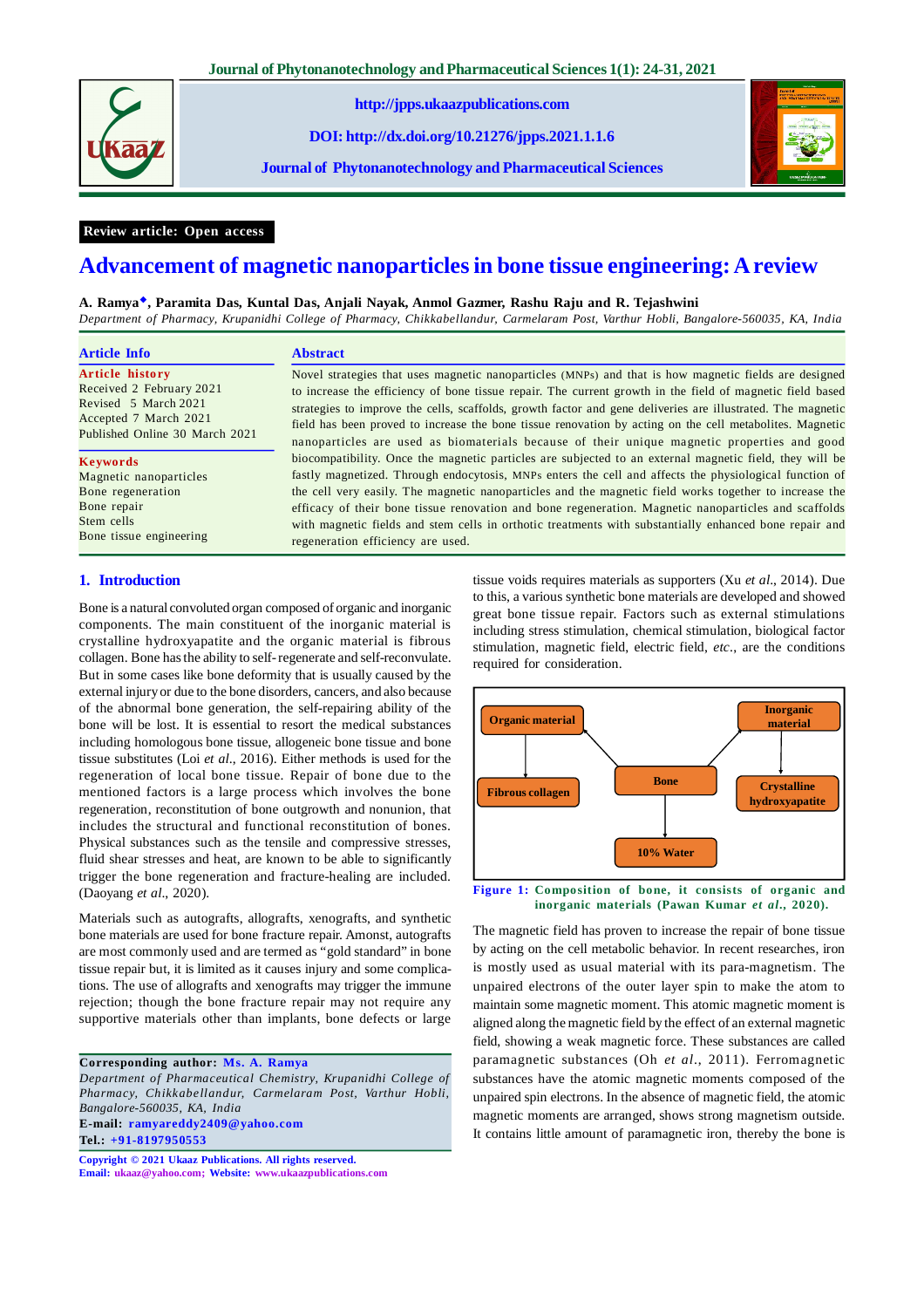magnetically conductive. Then, the magnetic stimulations from static magnetic fields (SMFs) and electromagnetic fields (EMFs) will substantially improve bone repair and regeneration.

Magnetic nanoparticles (MNPs) can be used as biomaterials because of their distinctive magnetic properties and good biostability. Recently, they are broadly applied in drug transportation, magnetic hyperthermia, nuclear magnetic imaging, and biological separation. The magnetic particles slowly deposits on the cell membrane *via* effect of the magnetic field. The cells swallow up the magnetic particles through endocytosis (Aliramaji *et al*., 2017; Brett *et al*., 2017). Thereby enters the cell and makes it easier to affect the physiological purpose of the cell. If, the magnetic field is applied, each magnetic particle will become a source of magnet, which enables the magnetic scaffolds that plays the function as the bone tissue repair. Once the magnetic particles are subjected to an external magnetic field, they will rapidly gets magnetized. The magnetic nanoparticles and the magnetic field work together to increase the efficancy of the bone tissue repair treatment. Magnetic fields can affect the ion channels and biochemical pathways of the cells. Magnetic-cell schemes includes cell labeling, targeting, patterning, and gene modification (Yang *et al*., 2019). Magnetic scaffolds are prepared by the help of MNPs and magnetic fields; they can also be activated by a magnetic field to increase the cells *via* magnetomechanical stimulations. MNPs serves as the delivery methods for the growth factors, drugs and gene transformations. This article reviews on the osteogenic effect of magnetic nanomaterials, its methods of preparation and evaluation which are been used for the bone tissue repair or bone cell regeneration.

#### **2. Few traditional methods of bone repair**

The ideal conditions for bone tissue repair should require the following characteristics:

#### **2.1 Good biocompatibility**

The material and its metabolites should not be toxic.

#### **2.2 Suitable biodegradability**

The material should have ability to metabolise itself after fulfilling its targeted mission and its metabolism rate should be same as that of the tissue growth rate.

#### **2.3 Optimal plasticity and mechanical properties**

The materials should have ability to make into desired shapes which gives the support for new tissue growth until the repair process gets complete.

### **2.4 Good osteoinductivity and osteoconductivity**

The material is expected to show osteogenesis and to stimulate bone growth.

# **2.5 A three-dimensional (3D) porous structure**

The material is desirable if it can be processed into a threedimensional porous model which is same as the structure of bones and is helpful for the cell adhesion and extracellular matrix deposition and has ability for passaging the nutrients and oxygen.

# **2.6 Easily sterilizable**

The materials should be suitable for sterilization by currently available approaches which help in maintaining its mechanical and biological properties. (Qifei *et al*., 2016).

| <b>Material</b> |                                              | Advantage                                                                                              | <b>Disadvantage</b>                                                                                    |
|-----------------|----------------------------------------------|--------------------------------------------------------------------------------------------------------|--------------------------------------------------------------------------------------------------------|
| Bone cement     | Bioactive or non-bioactive cement            | Easy to fit high stability,<br>good hardening there by<br>good strength, better bone<br>setting action | Expensive very less biocompatibility,<br>insufficient mechanical property                              |
| Metal           | Stainless steel titanium alloy               | In expensive good biocom-<br>patibility, very easy process,<br>corrosion resistant                     | Very less ductility, poor wear<br>resistance, high stiffness                                           |
| Ceramic         | Aluminum oxide glass ceramic                 | Good biological activity, low<br>expansion, high corrosion<br>resistant                                | High elastic modules, brittleness,<br>poor flexibility, causes local stress                            |
| Polymer         | Polymethyl methacrylate<br>chitosan alginate | Easy fit biodegradable, good<br>mechanical property, nontoxic                                          | Possibility of disruption, poor<br>biocompatibility, low solubility,<br>very less mechanical stability |

#### **Table 1: Traditional methods of bone repair (Qifei** *et al***., 2016)**

**3. Advantages of using modern method of bone repair over the traditional method of bone repair (using MNPs) are as follows:**

- (i) Nanomaterials show improvised bone cell functions when compared to their micron-sized counterparts and is emerging as a new viable class of materials for bone fracture repair.
- (ii) Nanomaterials will also precisely mimics the hierarchical and nanoscale features of bones and nanomaterials by the

introduction of magnetic nanoparticles provides the mechanical stimuli as needed or provide unique 'smart' functions.

(iii) MNPs can be formulated with only drugs which can be loaded with growth promoters and genetic materials that helps for the bone repair (Sterling *et al*., 2014).

# **4. Preparation of magnetic nanoparticles**

Various elemental configurationsare used in magnetic nanomaterials, that includes  $Fe_3O_4$ , Fe, Co, Ni, MgFe<sub>2</sub>O<sub>4</sub>, and Co Fe<sub>2</sub>O<sub>4</sub>. The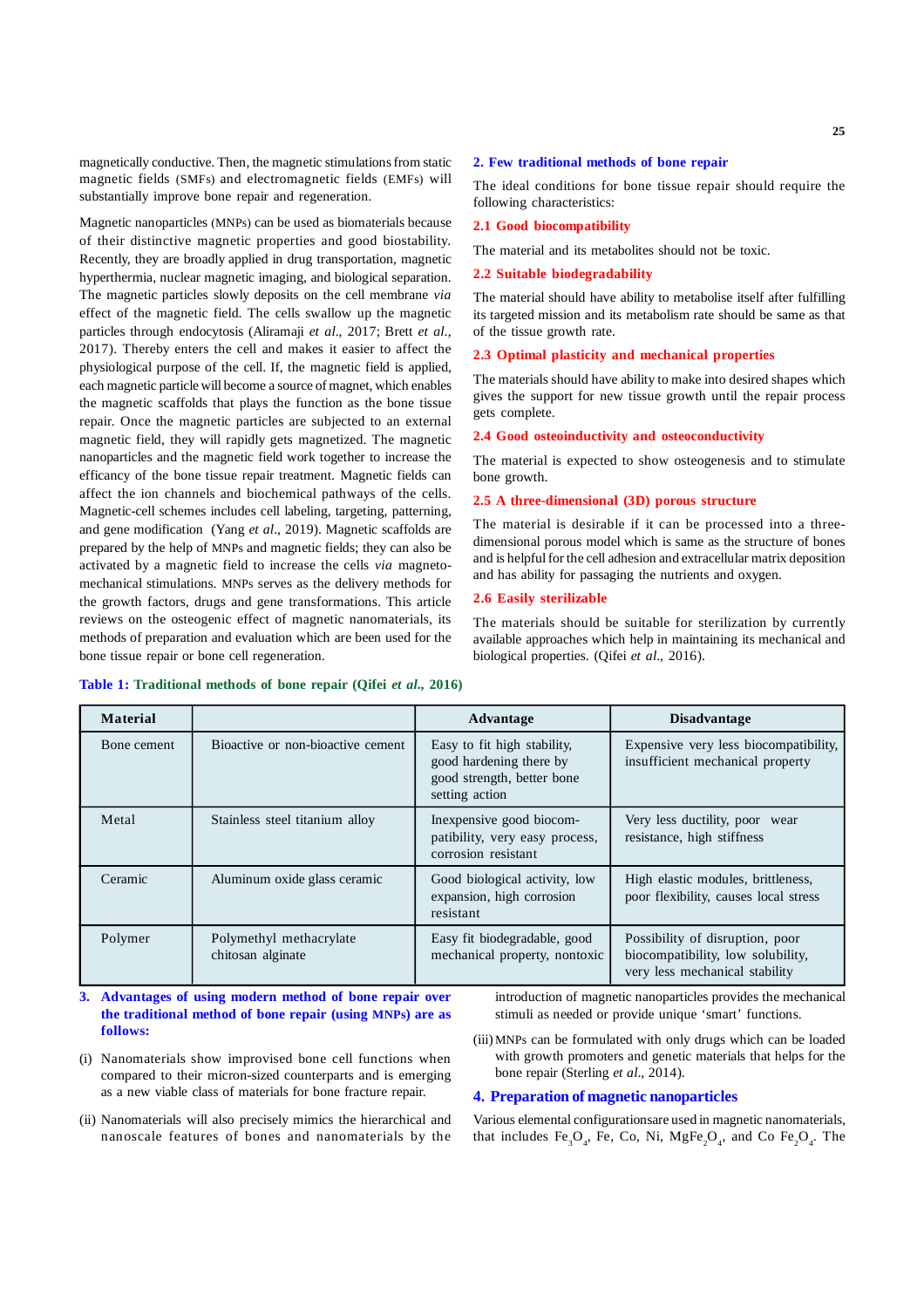most classic and common configuration of magnetic nanomaterials is  $\text{Fe}_{3}\text{O}_{4}$ . Two main types of magnetic  $\text{Fe}_{3}\text{O}_{4}$  preparation methods are used such as dry method and wet method. Amongst which, the wet method is most commonly applied, that is done by using methods such as hydrothermal method, solvent - thermal method, chemical co-precipitation method, ball milling method, sol-gel method and atomic layer deposition method. In the synthesis of MNPs, various preparation conditions, different preparation

methods and different catalysts, turnover number (TON) and turnover frequency (TOF) are usually different. The formulation of MNPs for bone repair are done with the help of different catalysts such as the Suzuki reaction and Heck reaction of halogenated benzene that can be carried out efficiently. The overall TON and TOF can reach more than 30,000 mol and 50,000 mol per hour, respectively. (Singh *et al*., 2012; Maleki, 2014).



**Figure 2: Method of preparation of MNPs, 1. Organic base method; 2. Hydrothermal method; 3. Coprecipitation method; 4. Mechanical method; 5. Sol-gel method.**

### **4.1 Organic base method**

MNPs arecomposed using various methods such as sol-gel processes in aqueous solutions, co-precipitation methods, microwave synthesis, and hydrothermal reactions.The mentioned methods are organic solution reactions. Organic phase synthesis are used to prepare MNPs based on Fe, Co, and Ni alloys, oxides, core/shell and dumbbell structures. The size, shape, and composition of MNPs are influenced by the reactant concentration, solvent polarity, reaction temperature and reaction time. Here, usually synthesis is done of monodisperse MNPs (Maleki *et al*., 2013).

### **4.2 Hydrothermal/solvothermal method**

Hydrothermal process is a commonly used synthetic method of magnetic nanoparticles. The reaction is generally carried out in a reactor, which includes various advantages, such as simple operation and high reacting efficacy. The metastable phase that is obtained by hydrothermal/solvothermal methods are difficult. Generally, Fe<sub>2</sub>O<sub>4</sub> nanoparticles is synthesized by hydrothermal method using  $\text{FeCl}_2$ ,

FeCl<sub>3</sub>; and NaOH (Pandi *et al.*, 2019) at high temperature in a highpressure reactor. The reaction principle of solvothermal method and hydrothermal method is similar, which is differentiated only by application of ethylene glycol medium for preparation. The method is applicable for a wider temperature range solvents that has a higher boiling point than that of water. With using reducing solvents, products could be protected from oxidation during hightemperature preparation. Many researchers have successfully prepared magnetic metal oxides, elemental metals and alloys using hydrothermal/solvothermal methods.

# **4.3 Co-precipitation method**

The most usually used preparation method of  $\text{Fe}_{3}\text{O}_{4}$  magnetic nanoparticles is chemical co-precipitation method. Alkaline substance is added to the soluble iron salt and ferrous salt solution, getting a precipitate or hydrated precursor. Followed by washing, drying and burning procedures, magnetic nanoparticles would be synthesized. This method is easy to operate and can produce a large number of nanoparticles (Nosrati *et al*., 2018). The limitation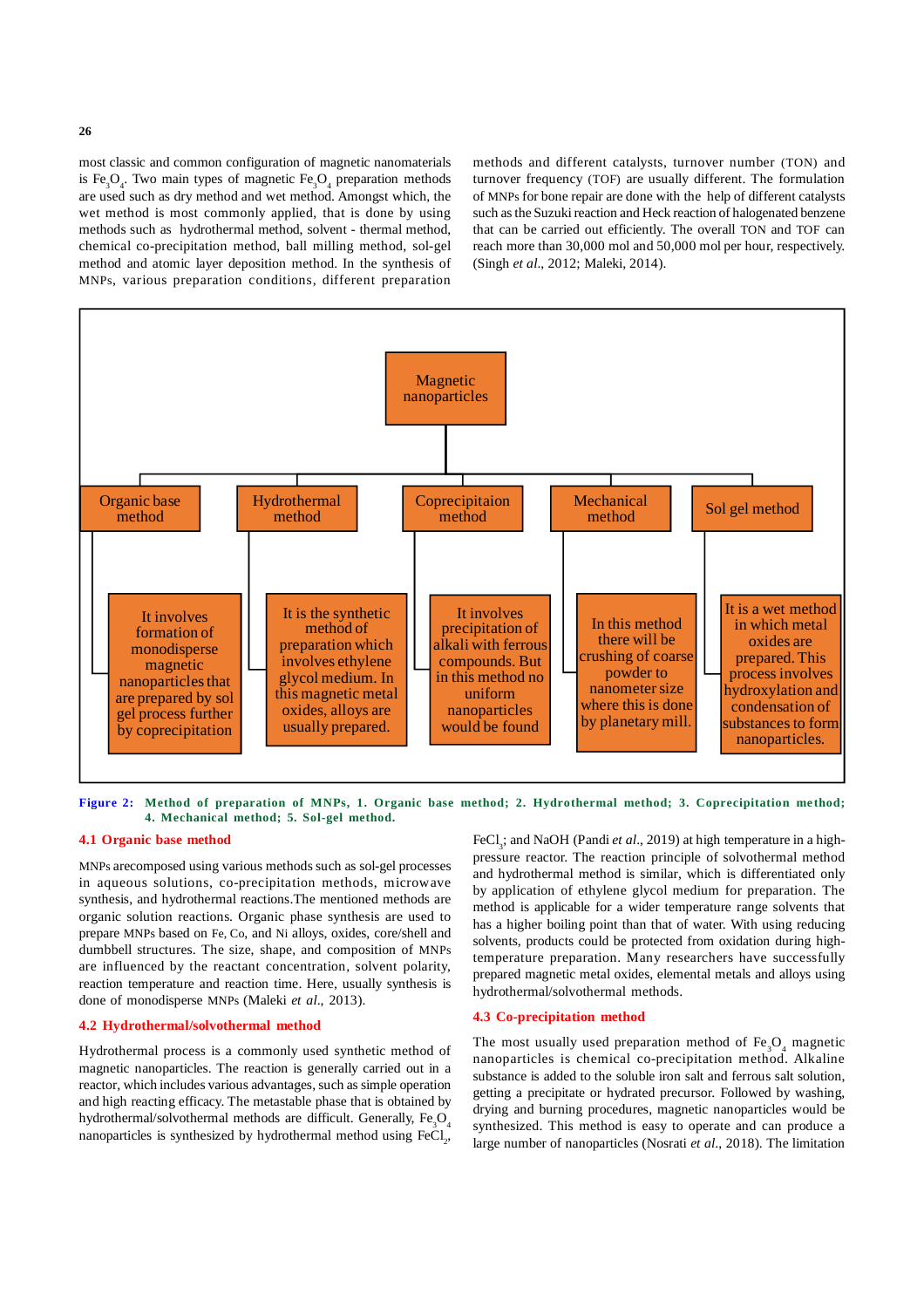of this method is the poor controllability of its particle size and distribution, because the kinetic factor is the only controllable factor in the grain growth process.

# **4.4 Ball milling method mechanical grinding**

It is a method that is done by crushing coarse particles *via* strong plastic deformation to the nanosize level. This process is done in a planetary ball mill, where the coarse-grained particals are purified mainly by the collision within the steel balls or between the steel balls and the inner wall of the grinding tank. Using the dry grinding process, nanoparticles can be prepared, but due to repeat crushing and cold welding, the final result is micron-sized particles gets clogged with nanosized particles. To obtain highly dispersed nanoparticles, a wet grinding process is essential, which has the better grinding and crushing effect. Compared with metal, ceramic powder is more conducive to ball milling due to its brittleness (Narayanaswamy *et al*., 2019). The physical ball milling method has good reproducibility of particle size. With an expensive equipment, long production cycle is done but shows low efficacy, thereby it is difficult to get industrial production.

## **4.5 Sol-gel method**

Sol-gel method is used for nanometal oxide that is done by an ideal wet method. This method is based on the hydroxylation and condensation of molecular precursors in solution to form a "sol" of nanoparticles. It is used to prepare  $\text{Fe}_{\text{3}}\text{O}_{\text{4}}$  nanoparticles under extreme conditions by the sol-gel method. In the result it showed that the particles have a monodisperse distribution with ameash size of nearly 8 nm. Due to the small particle size and good dispersion, the researchers suggested that the particles could be used in biomedical magnetic therapy. It was reported that monodisperse spherical Co-Cr-Ferrite nanomaterials can be prepared by co-condensation of Co  $(NO<sub>3</sub>)<sub>2</sub>$ . 6H<sub>2</sub>O, chromium nitrate,  $Cr(NO<sub>3</sub>)<sub>3</sub> 9H<sub>2</sub>O$  and iron nitrate *via* sol-gel method. Co-Cr-Ferrite nanomaterials were prepared with excellent magnetic properties with stable monodisperse distribution (Gao *et al*., 2019). Recently, atomic layer deposition (ALD) has become one of the important thin film deposition method that is extensively used in thin film deposition on the surface of various semiconductors, metal oxides and polymers. This method has many advantages, including accurate control of product thickness, excellent uniformity. It is a good method for synthesizing multi-component structure that can be controlled by composite materials. Alessandro Ponti synthesized  $SiO_2$ -coated  $\alpha$ -Fe<sub>2</sub>O<sub>3</sub> nanofibers (NFs) with ALD method (Ponti *et al*., 2020). It was used for electromagnetic wave absorption. The results showed that the magnetic carbon nanowires obtained, have a uniform morphology, which has lower magnetic reflection loss and higher frequency absorption range than simple carbon nanowires. This means that it has better electromagnetic wave absorption capacity.

# **5. Mechanism of MNPs on bone cells**

#### **5.1 Effect on bone tissue repair**

Due to some of the conditions of external magnetic field, they have ability of act on the cell surface by which they control the function and regulate the mesenchymal stem cells (MSCs) in the bone marrow. This results in the deposition of magnetic nanoparticles in the cell of about 20 pg/cell where they do not show any toxic effects such as differentiation and cell growth. Then under the force of external magnetic field, there will be the proliferation of the mesenchymal stem cells in the bone marrow (Qian *et al*., 2018).

During this process, the distribution of the nanoparticles has to be maintained uniform among the MNPs. If, it is not there then it might be disturbances in the cell permeation and the action on the cell wall due to change in the particle size of the molecules (Tang *et al*., 2017). The forces that act during this process is van der Waals dispersion force and Coulomb force which are very strong forces.

# **5.2 Effect on the bone cell growth**

Usually, medium strength magnetic field is used for the growth of cells. They increase by promoting the formation of biominerals such as calcium, phosphate, *i.e*., termed as biomineralisation. This occurs in the osteoblasts. That is how it causes the proliferation of the cells and also it alters the calcium channels in the cell surface. It does not only promotes the biomeneralization processes but also affects the osteoblast gene and the proteins in the late stages; where the early stage (biomineralization) is proportional to the late stage (protein formation) (Rotherham *et al*., 2018). Due to the process of biomineralization, there is change in the special arrangement of proteins in the cytoskeleton and also affects the structure and crystallinity of the repaired bone.



**Figure 3: The growth of bone cells** *via* **polypeptide chain and bone regeneration using MNPs (Mirabello** *et al***., 2016).**

#### **6. Magnetic nanoparticles on bone regeneration**

Usually, superparamagnetic iron oxide nanoparticles termed as 'SPION' are usually used for bone tissue repair. They alone, even without a magnetic field, were able to enhance the tissue repair efficacy, provided a dynamic mechanical stimulations for bone formation, that promotes osteogenic differentiation of bone marrow stem cells, and increase the bone tissue regrowth *in vivo*. For understanding, the molecular mechanisms on why and how spions are promoted, the osteogenic differentiation of MSCs, gene microarray assay and bioinformatics analyses were performed. The results showed that the gene expression was regulated, and the classic MAPK signal pathway was activated by the action of spions. Therefore, the downstream genes of this pathway were altered to increase the osteogenic differentiation. At the molecular level, spions upregulated the long noncoding RNA INZEB<sup>2</sup> protein, which was critically important for sustaining the osteogenesis by MSCs. There were resulted to provide insights into the mechanisms of spions at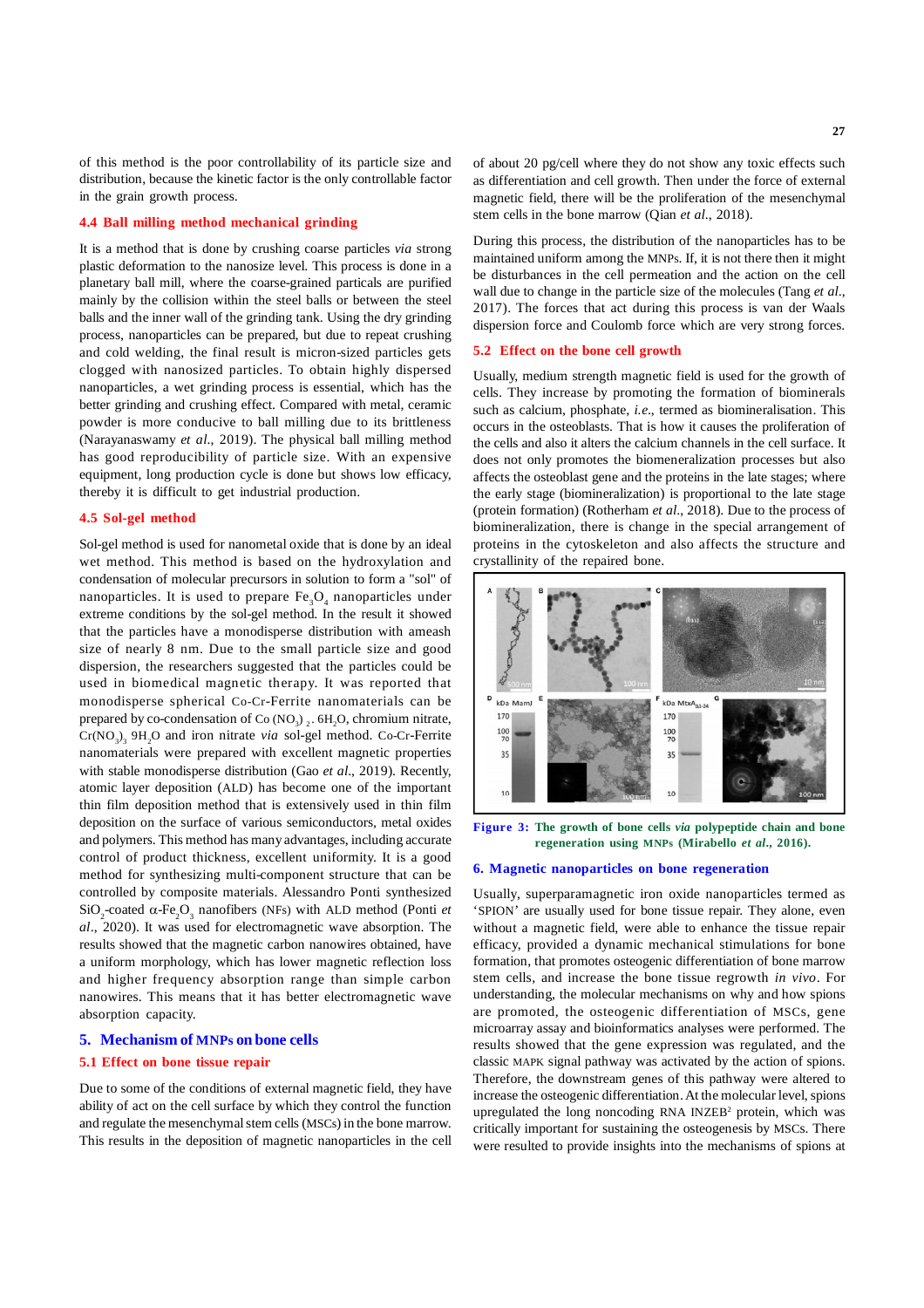the molecular level, which can facilitate the application of spions to increase the regenerative medicine efficiency by the stem cells (Xiong *et al*., 2015).

In another study by the use of a Sprague-Dawley rat model, SPIONcontaining gelatin sponges were inserted in the incisor sockets, which enhanced bone regeneration, with about 1.5-fold increases in BMD and bone volume per tissue volume (BV/TV). This is compared with gelatin sponge control without spions (Wang *et al*., 2016).

# **7. Magnetic nanoparticles drug loading**

Targeted drug therapy is used; when compared to the traditional method of drug delivery there is reduced dose of the drug and the reduced toxicity in targeted drug delivery. In turn, this even decreases the cost of drug treatment. The nanoparticles or the microspheres of the growth molecule is prepared and they are served with the magnet thereby they serve as the magnetic, nanoparticles. Antibiotics, growth factors, microrna and few agents are used for the repair of the bone (Kumari *et al*., 2016). In this, sometimes they fail to target the specific site but this method is used to minimize the adverse effects and the toxicity.

Nanobiomaterials can be used for the drug delivery that can be used against the infections, bone regeneration, and also osteointegration. Carriers such as chitosan are used which act by releasing the drug in controlled manner and gets degraded by itself. Thereby, they can be used as targeted, sustain release and also controlled drug delivery. Various tools such as nanospheres, tubes, capsules are widely used. Due to its small size, it can be used for targeted and sustain drug delivery (Jung *et al*., 2018).

Few studies found that the iron oxide nanoparticles are used as the means of delivery, which efficiently carry the drug molecules under the influence of an external magnetic field and target specific parts of the body. Suspension of drug molecules on magnetic carriers or dispersion on magnetic nanoparticles is a simple and direct magnetic targeted drug delivery route (Xia *et al*., 2018). Recent studies have used solvent evaporation and lyophilization to prepare degradable polylactic acid-glycolic acid copolymer capsaicin-coated magnetic nanoparticles (Wang *et al*., 2015).





In few other studies, magnetic multi-walled carbon nanotubes, hydroxyapatite, and clodronate were prepared into nanoparticles. Where it found that clodronate can be continuously released from the system and discontinues the formation of osteoclast cells. The magnetic liposomes are prepared by combining iron oxide nanocomposites into a liposome membrane. When an alternating, the magnetic field is applied externally, thereby the generated heat will destroy the cell membrane and releases the drug encapsulated in the liposome to show its action. In addition to promoting osteogenic differentiation, iron oxide nanoparticles also have good bone conduction capacity. Currently in the field of bone regenerative medicine, iron oxide nanoparticle complexes are commonly used as carriers for the controlled release of drugs (Xia *et al*., 2018; Swietek *et al*., 2019).

The iron oxide nanomaterials in multifunctional magnetic mesoporous bioactive substance that improve the continuous release of gentamicin, which is helpful to reduce the fixing of bacteria and prevent biofilm formation. In addition to treat infection, the  $Fe<sub>3</sub>O<sub>4</sub>$ nanoparticles are combined that can also promote the adhesion, growth, and osteogenic differentiation of bone marrow mesenchymal stem cells (Wang *et al*., 2015). Nanomaterials can be used as transporters to deliver therapeutic drugs in cells, including proteins, growth factors, small molecule chemicals, and DNA/RNA. This magnetic drug delivery system will provide a useful support for bone defect repair.

**28**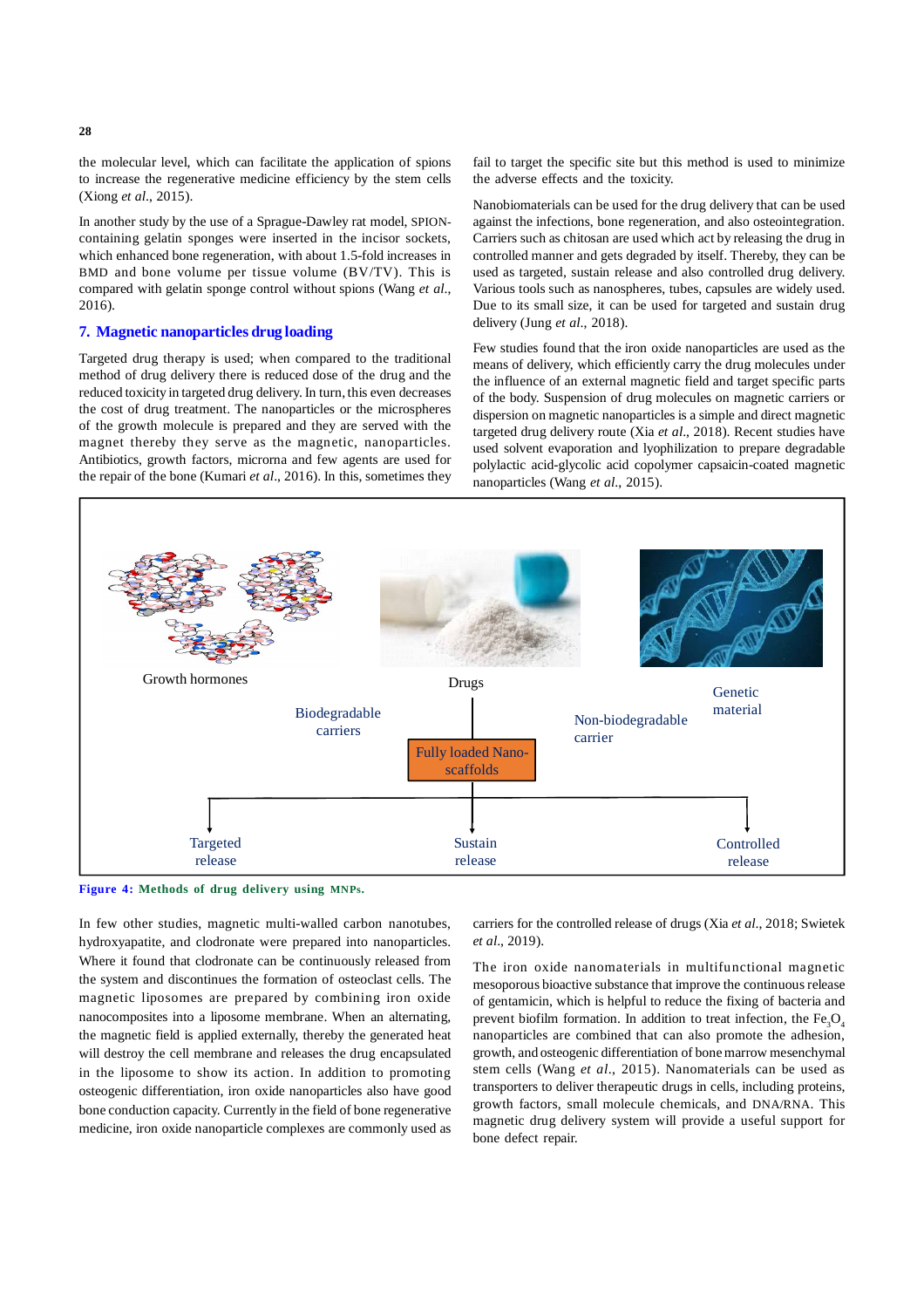

**Figure 5: Factors to be considered for designing the drug delivery using MNPs.**

# **8. Magentic strategies for growth factor**

The mechanism of bone repair is complicated process which includes few important growth factors and small molecules, like BMP-2, platelet-derived growth factor (PDGF) and parathyroid hormone (PTH). These molecules can act directly to influence the bone mass, or indirectly, by acting on negative regulators of the bone mass (Silva *et al*., 2017). Thereby, delivering growth factors is one of the important approach in bone tissue repair, with uses stem cells and scaffolds.

MNPs are used as the delivery vehicles for bioactive agents such as drugs, chemotherapeutics, antibodies, peptide therapeutics, oligonucleotides, and growth factors *via* magnetic fields. Growth factors could be standardized by combining to nanocomposites (Dobretsov *et al*., 2015). The growth factors that are immobilized to iron oxide/human serum albumin nanoparticles are promoted for higher growth and differentiation of the cells, when compared to their counterparts. When it is applied in the deeper parts of the body, the efficacy of capturing MNPs are ensured by the use of a residual magnetic implants that too when the external magnetic field will not be there, which was a major advantage of magnetic delivery systems (Angrisani *et al*., 2013).

MNPs can be used to target mechanically-responsive receptors, like the TREK1 ion channel, PDGF receptors and integrin, and receptor. They activate the ligand-MNP complex that has to be altered using magnetic fields, by allowing the control of ion channel stimulation. The osteogenesis of bone marrow stem cells could be substantially increased by mechanical activation *via* magnetic tagging. The application of magnetic activation was able to initiate the nuclear translocation of  $\beta$ -catenin to a similar level as Wnt3a, thereby increases the skeletal progenitor cell proliferation, differentiation and hastens the bone repair in auxin (Hu *et al*., 2013).

Firstly by targeting the cell membrane receptor  $p \, dq$  fr $\alpha$ , a higher mineral content was there in the cells after 3 weeks of magnetomechanical stimulation in the osteogenic medium culture. Magnetic iron oxides and gold nanoparticles were encosed into a nanosphere which was used as the drug carrier in the human cells. The drug release inside the cells can be controlled by the application of heat and a magnetic field. Moreover, the use of the magnetic field to pull the nanocomposite is done for tissue-specific clinical applications in bone, heart, lung and brain, for targeted drug delivery and ondemand drug release. Furthermore, the magnetic targeting method increased the viral and non-viral gene delivery (Liu *et al*., 2017). This approach can be used for a wide range of viral vectors (including adenoviruses, adeno-associated viruses and lentiviruses), cationic polymers (polyethyleneimine, or PEI), as well as cationic lipids. On comparision with common transfection strategies, a key advantage of the magnetic targeting process was developed to lower the dosage of the vector, which could be applied for both *in vitro* and *in vivo* (Yang *et al*., 2018). Moreover, because of the high target site specificity, side effects for viral or non-viral gene delivery were also lowered. For magnetic transfection, various polymers, lipids, and dendrimers were developed to prepare MNPs with presiced sizes, shapes, compositions, magnetization, relativity and surface charge.

To enhance the cell targeting capacity, the MNP-liposome complexes were combined with transferrin (Pan *et al*., 2018). That is synthesized cationic lipid-coated MNPs and are prepared by transferring the coated MNP/(plasmid DNA) complexes. The transfection using these magnetic vectors requires much less incubation time in the presence of an external magnetic field, and is achieved by the gene transfer at a high efficacy (Pan *et al*., 2008). Therefore, magnetic delivery and gene transfection would be an important future research focus, with the purpose to decrease the adverse effects of a specific drug for treating bone diseases, to increase the treatment by endogenous growth factors.

Commercially MNPs available are:

PEI-coated MNPs =Polymag<sup>TM</sup> and combimag<sup>TM</sup> (OZ Biosciences, Marseille, France) (Yang *et al*., 2018).

# **9. Application of magnetic nanoparticles for bone repair**

Magnetic nanomaterials not only have the unique properties of nanoparticle materials, but also have magnetic responsiveness with the superparamagnetic properties. They can combine and position under a constant magnetic field and absorb electromagnetic waves to create heat by alternating the magnetic field (Li *et al*., 2016). Amongst which, magnetic iron oxide nanoparticles are extensively used in magnetic activation to initiate the bone formation, drug loading, bone formation with stem cells, and bone formation with scaffolds. Magnetic nanomaterials have shown good bone-promoting effects in many studies and have good application prospects.

### **10. Future perspective**

To overcome few of the difficulties in the development of mnps; more studies should be carried out to give a combined applications of magnetically enhanced scaffolds, cells *via* noninvasive tracking of implanted cells. Biosafety issues during the application of magnetic magnetic strategies has to be overcomed. There has to *in vivo* studies conducted to know any allergic or inflammations are caused due to external factors.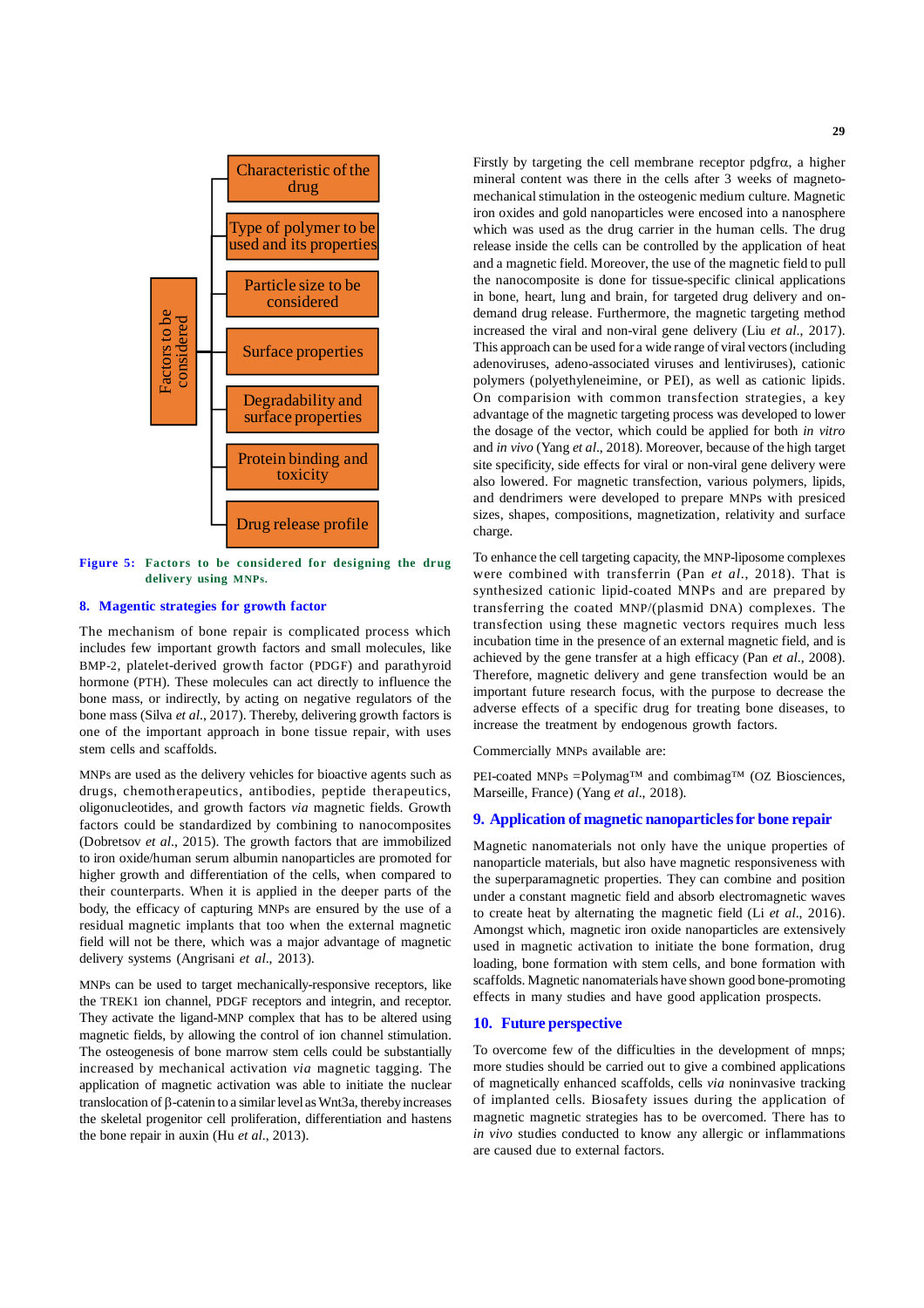However, nanomaterials have new challenges. One of the main challenges is the possible toxicity related to nanomaterials or nontoxicity. Due to the nanosize, nanomaterials have different toxicity properties when compared to their micron-sized composites. Nanoparticles can show greater toxicity *in vitro* at a very less concentrations and shorter exposure times when compared to micron-sized particles where nanoparticles were internalized by lung epithelial cells, but it is not seen in micron-sized particles. It is known that endocytosis including clathrin-mediated endocytosis and post-endocytic trafficking is the important route of nanoparticle usage, and multiple internalization mechanisms may be included. Furthermore, nanoparticle internalization has been confirmed to contribute to cellular toxicity.

### **11. Conclusion**

The review is about the usage of magnetic nanoparticles for bone cell, tissue repair and also for bone generation. It includes about the effect of these particles on the bone and also the delivery of the same. The distinctive properties of magnetic nanomaterials have induced their application in medicine, that too in terms of magnetism, magnetic fields can give a remote control of drug release and biomolecule activation, thereby generating the biological reactions that includes cell differentiation, tissue growth, and bone defect regeneration. Homogeneous distribution of mnps resulted in faster bone regrowth but relatively immature new bone but an in homogeneous distribution resulted in a higher level of bone maturity but with less new bone formation which has to be overcomed.

### **Acknowledgements**

We would like to thank the Principal and Management of Krupanidhi College of Pharmacy, Bangalore for their support and encouragement.

### **Conflict of interest**

The author declares that there are no conflicts of interest relevant to this article.

#### **References**

- **Angrisani, N.; Foth, F.; Kietzmann, M.; Schumacher, S.; Angrisani, G.L. and Christel. A.** (2013). Increased accumulation of magnetic nanoparticles by magnetizable implant materials for the treatment of implant-associated complications. J. Nanobiotechnology, **11**:34.
- **Bock, N.(2010).** A novel route in bone tissue engineering: Magnetic biomimetic scaffolds, Acta Biomater., **6**:190-205.
- **Daoyang, Fan.; Qi, Wang.; Tengjiao, Zhu.; Hufei, Wang.; Bingchuan, Liu.; Yifan, Wang.; Zhongjun, Liu.; Xunyong, Liu.; Dongwei, Fan and Xing, Wang. (2020).** Recent advances of magnetic nanomaterials in bone tissue repair, Frontiers in Chemistry, pp:10-15.
- **Dobretsov, K.; Stolyar, S. and Lopatin, A**. **(2015).** Magnetic nanoparticles: A new tool for antibiotic delivery to sinonasal tissues. Results of preliminary studies. Acta Otorhinolaryngol Ital., **35**:97-102.
- **Gao, L.; Tang, Y.; Wang, C.; Yao, L.; Zhang, J. and Gao, R.** (2019). Highly efficient amphiphilic magnetic nanocomposites based on a simple sol-gel modification for adsorption of phthalate esters. J. Colloid Interface Sci., **552**:142-152.
- **Hu, B.; El, Haj. AJ. and Dobson, J. (2013).** Receptor-targeted, magnetomechanical stimulation of osteogenic differentiation of human bone marrow-derived mesenchymal stem cells. Int. J. Mol. Sci., **14**:19276-19293.
- **Riegler, J. (2013).** Superparamagnetic iron oxide nanoparticle targeting of MSCS in vascular injury., Biomaterials, **34**:125-130.
- **Jia, G.; Han, Y.; an, Y.; Ding, Y.; He, C. and Wang, X. (2018).** NRP1 targeted and cargo-loaded exosomes facilitate simultaneous imaging and therapy of glioma *in vitro* and *in vivo*. Biomaterials, **178**:302-316.
- **Kumari, P.; Ghosh, B.; and Biswas, S. (2016).** Nanocarriers for cancertargeted drug delivery. J. Drug Target., **24**:179-191
- **Li, X.; Wei, J.; Aifantis, K. E.; Fan, Y.; Feng, Q. and Cui, F. Z.** (2016). Current investigations into magnetic nanoparticles for biomedical applications. J. Biomed. Mater. Res. A., **104**:1285-1296.
- **Liu, Y.; Yang, F.; Yuan, C.; Li, M. and Wang, T.; Chen.** (2017). Magnetic nanoliposomes as *in situ* microbubble bombers for multimodality image-guided cancer theranostics. ACS Nano., **11**:1509-19.
- **Loi, F.; Cordova, L.A.; Pajarinen, J.; Lin, T. H.; Yao, Z.; and Goodman, S. B. (2016).** Inflammation, fracture and bone repair. Bone, **86**:119- 130.
- **Maleki, A. (2014).** One-pot three-component synthesis of pyrido 2, 1: 2, 3 imidazo 4, 5-c isoquinolines using Fe3O4@SiO2-OSO3H as an efficient heterogeneous nanocatalyst. RSC. Adv., **4**:64169- 64173.
- **McMahon, R.; Wang, L.; Skoracki, R. and Mathur, A.** (2013). Development of nanomaterials for bone repair and regeneration. J. Biomed. Mater. Res. Part B. Appl. Biomater., **101**:387-390.
- **Mirabello, G.; Lenders, J. J.; and Sommerdijk, N. A.** (2016). Bioinspired synthesis of magnetite nanoparticles. Chem. Soc. Rev., **45**:5085- 5106.
- **Miyakoshi, J. (2015)**. Effects of static magnetic fields at the cellular level. Prog. Biophys. Mol. Biol., **87**:213-23.
- **Narayanaswamy, V.; Obaidat, I. M.; Kamzin, A. S.; Latiyan, S.; Jain, S. and Kumar, H**.(2019). Synthesis of graphene Oxide-Fe<sub>3</sub>O<sub>4</sub> based nanocomposites using the mechanochemical method and *in vitro* magnetic hyperthermia. Int. J. Mol. Sci., **20**:3368
- **Nosrati, H.; Salehiabar, M.; Manjili, H. K.; Danafar, H.; and Davaran, S.** (2018). Preparation of magnetic albumin nanoparticles *via* a simple and one-pot desolvation and co-precipitation method for medical and pharmaceutical applications. Int. J. Biol. Macromol., **108**: 909-915.
- **Oh, J.K. and Park, J.M. (2011).** Iron oxide-based superparamagnetic polymeric nanomaterials: design, preparation, and biomedical application, Progr. Polym. Sci., **36**:168-189.
- **Pan, X.; Guan, J.; Yoo, J. W.; Epstein, A. J.; Lee, L. J. and Lee, R. J. (2008).** Cationic lipid-coated magnetic nanoparticles associated with transferrin for gene delivery. Int. J. Pharm., **358**:263-270
- **Pandi, K.; Viswanathan, N.; and Meenakshi, S. (2019).** Hydrothermal synthesis of magnetic iron oxide encrusted hydrocalumite-chitosan composite for defluoridation studies. Int. J. Biol. Macromol., **132**: 600-605.
- **Pawan, Kumar.; Meenu, Saini.; Brijnandan, S. Dehiya.; Anil, Sindhu.; Vinod, Kumar.; Ravinder, Kumar.; Luciano, Lamberti.; Catalin, I. Pruncu.; and Rajesh, Thakur. (2020).** Comprehensive Survey on nanobiomaterials